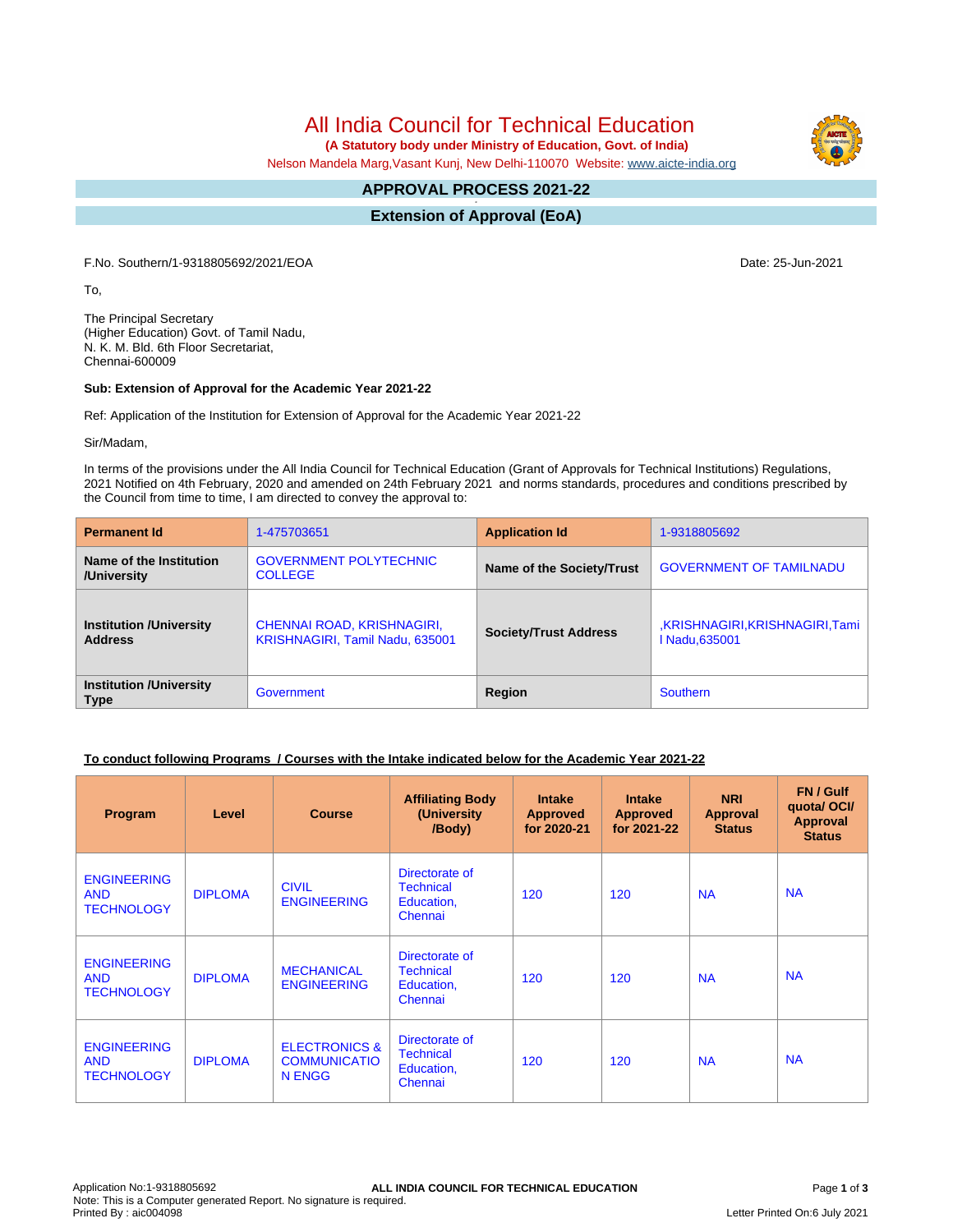| <b>ENGINEERING</b><br><b>AND</b><br><b>TECHNOLOGY</b> | <b>DIPLOMA</b> | <b>COMPUTER</b><br><b>ENGINEERING</b>                     | Directorate of<br><b>Technical</b><br>Education,<br>Chennai | 120 | 120 | <b>NA</b> | <b>NA</b> |
|-------------------------------------------------------|----------------|-----------------------------------------------------------|-------------------------------------------------------------|-----|-----|-----------|-----------|
| <b>ENGINEERING</b><br><b>AND</b><br><b>TECHNOLOGY</b> | <b>DIPLOMA</b> | <b>MECHANICAL</b><br><b>ENGINEERING</b>                   | Directorate of<br><b>Technical</b><br>Education,<br>Chennai | 15  | 15  | <b>NA</b> | <b>NA</b> |
| <b>ENGINEERING</b><br><b>AND</b><br><b>TECHNOLOGY</b> | <b>DIPLOMA</b> | <b>ELECTRONICS &amp;</b><br><b>COMMUNICATIO</b><br>N ENGG | Directorate of<br><b>Technical</b><br>Education,<br>Chennai | 30  | 30  | <b>NA</b> | <b>NA</b> |
| <b>ENGINEERING</b><br><b>AND</b><br><b>TECHNOLOGY</b> | <b>DIPLOMA</b> | <b>CIVIL</b><br><b>ENGINEERING</b>                        | Directorate of<br><b>Technical</b><br>Education,<br>Chennai | 30  | 30  | <b>NA</b> | <b>NA</b> |

**It is mandatory to comply with all the essential requirements as given in APH 2021-22 (Appendix 6)**

# **Important Instructions**

- 1. The State Government/ UT/ Directorate of Technical Education/ Directorate of Medical Education shall ensure that 10% of reservation for Economically Weaker Section (EWS) as per the reservation policy for admission, operational from the Academic year 2019-20 is implemented without affecting the reservation percentages of SC/ ST/ OBC/ General. However, this would not be applicable in the case of Minority Institutions referred to the Clause (1) of Article 30 of Constitution of India. Such Institution shall be permitted to increase in annual permitted strength over a maximum period of two years.
- 2. The Institution offering courses earlier in the Regular Shift, First Shift, Second Shift/Part Time now amalgamated as total intake shall have to fulfil all facilities such as Infrastructure, Faculty and other requirements as per the norms specified in the Approval Process Handbook 2021-22 for the Total Approved Intake. Further, the Institutions Deemed to be Universities/ Institutions having Accreditation/ Autonomy status shall have to maintain the Faculty: Student ratio as specified in the Approval Process Handbook.
- 3. Strict compliance of Anti-Ragging Regulation, Establishment of Committee for SC/ ST, Establishment of Internal Complaint Committee (ICC), Establishment of Online Grievance Redressal Mechanism, Barrier Free Built Environment for disabled and elderly persons, Fire and Safety Certificate should be maintained as per the provisions made in Approval Process Handbook and AICTE Regulation notified from time to time.
- 4. In case of any differences in content in this Computer generated Extension of Approval Letter, the content/information as approved by the Executive Council / General Council as available on the record of AICTE shall be final and binding.

**Prof.Rajive Kumar Member Secretary, AICTE**

Copy \*\* to:

- **1. The Director of Technical Education\*\*, Tamil Nadu**
- **2. The Principal / Director,** GOVERNMENT POLYTECHNIC COLLEGE Chennai Road,